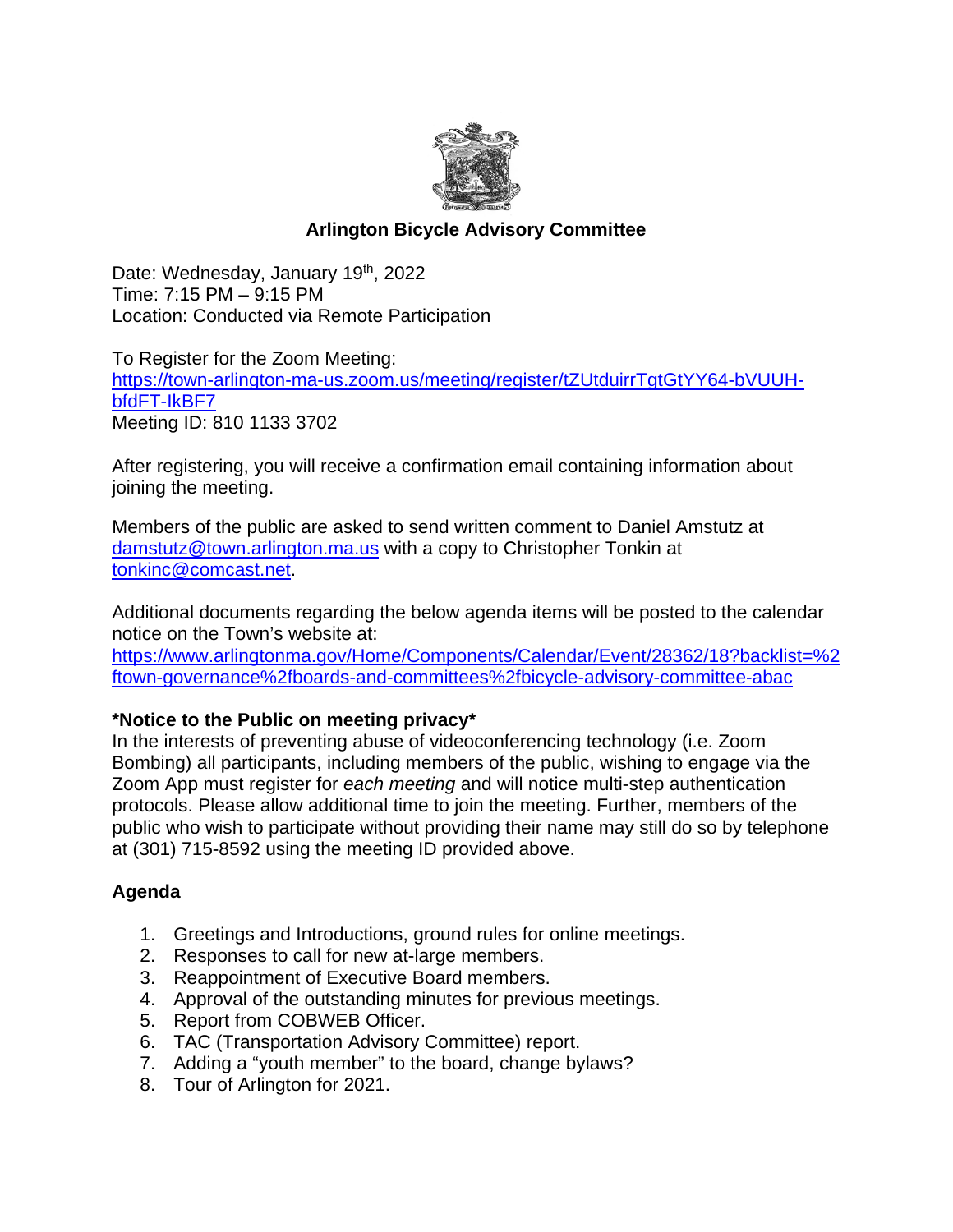- 9. Development of new rubric for road makings, bike lanes with and without protection.
- 10. ABAC budget, how to spend our money: MassBike classes, bike rodeos, other suggestions?
- 11. Bikeway book -- a suggestion from Lauren, Arlington or Tri Town, Working Group?
- 12. General updates from Daniel:
	- a. Minuteman Bikeway Planning Project update.
	- b. Mystic River to Bikeway Feasibility Study update.
	- c. Bluebikes Winter Storage and Relocations.
	- d. Other projects or news of interest.
- 13. Tales from the Bikeway, matters arising from the Bikeway e.g. encroachment and center line markings.
- 14. Bike lanes in Cambridge, latest thoughts.
- 15. Tracking "Scary Moments" as per this Cambridge link: see link below.
- 16. Bikeway Trash pickup.
- 17. Any other business.

Upcoming Meetings: Next ABAC meeting February 16<sup>th</sup> and March 16<sup>th</sup> N.B. All meetings will be online until further notice.

When we go back to physical meeting, all meetings will be held in the 1st floor meeting room in the Town Hall Annex.

Attachments:

- 1) Governor Charles Baker's 3/12/2020 Executive Order Suspending Certain Provisions of the Open Meeting Law.
- 2) Tracking "scary moments" as in Cambridge: **[Please share your experiences of](https://u1584542.ct.sendgrid.net/ss/c/A7GQnnr_XzUYyessq5BiRIuu_RX88pc-ksYgLA8LRUlWRYyYIV0JeKgDT8wjWNYaaqan5QwucmrCmqyDVUgBfISPAn6tDWK8D2459cbwpu6eZg1aVRNiMwikmW9-2_lSRsysGfci3y7W4KEmDIJGUS-XmQKVhG0axXFrDmJch3auff3P9NM2KPc6xPrYMRR0re70SLRl1Q6Dt-XkzuPReRIqJOPhQBKdWQJczIT6VbQ_I44kOMObSveQ5MbveBs9oDaaiax6CUqMDEn6Imz0WU28d3ViZZCSmvr2ZmY94WIIaBicEqkzji1HdMM8-JsY3UvYWIEqpV_882VPylmzrQ/3ie/6gt4bTQCTqiiiFPkp3yzgw/h0/Y5lT7N4PcvECq9uWlOiYgBjx0SYsoHtKNw859kX9I1s)  [crashes and scary moments while biking in Cambridge at this link.](https://u1584542.ct.sendgrid.net/ss/c/A7GQnnr_XzUYyessq5BiRIuu_RX88pc-ksYgLA8LRUlWRYyYIV0JeKgDT8wjWNYaaqan5QwucmrCmqyDVUgBfISPAn6tDWK8D2459cbwpu6eZg1aVRNiMwikmW9-2_lSRsysGfci3y7W4KEmDIJGUS-XmQKVhG0axXFrDmJch3auff3P9NM2KPc6xPrYMRR0re70SLRl1Q6Dt-XkzuPReRIqJOPhQBKdWQJczIT6VbQ_I44kOMObSveQ5MbveBs9oDaaiax6CUqMDEn6Imz0WU28d3ViZZCSmvr2ZmY94WIIaBicEqkzji1HdMM8-JsY3UvYWIEqpV_882VPylmzrQ/3ie/6gt4bTQCTqiiiFPkp3yzgw/h0/Y5lT7N4PcvECq9uWlOiYgBjx0SYsoHtKNw859kX9I1s)**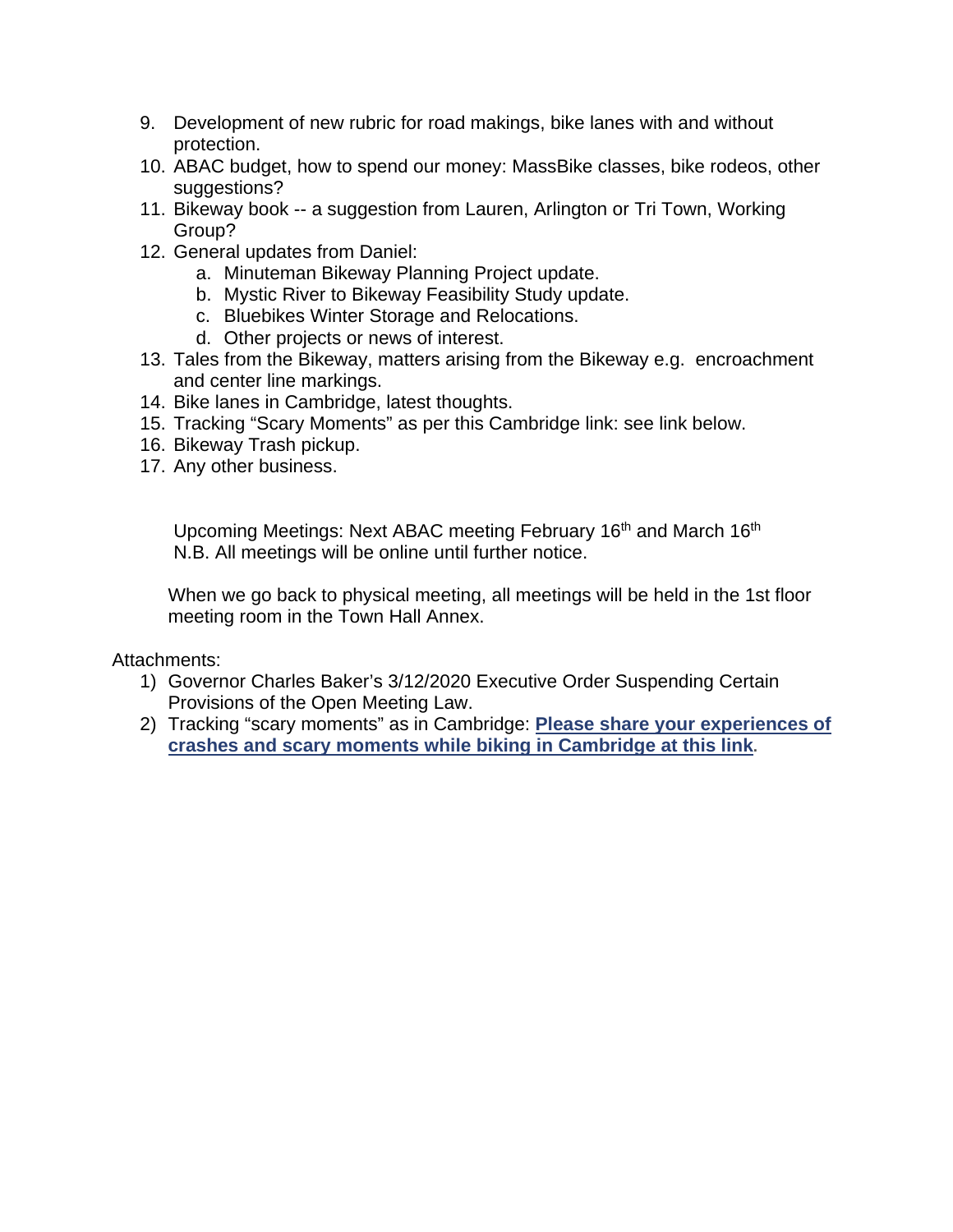

**OFFICE OF THE GOVERNOR COMMONWEALTH OF MASSACHUSETTS** STATE HOUSE . BOSTON, MA 02133 (617) 725-4000

**CHARLES D. BAKER GOVERNOR** 

**KARYN E. POLITO** LIEUTENANT GOVERNOR

#### ORDER SUSPENDING CERTAIN PROVISIONS OF THE OPEN MEETING LAW, G. L. c. 30A, § 20

WHEREAS, on March 10, 2020, I, Charles D. Baker, Governor of the Commonwealth of Massachusetts, acting pursuant to the powers provided by Chapter 639 of the Acts of 1950 and Section 2A of Chapter 17 of the General Laws, declared that there now exists in the Commonwealth of Massachusetts a state of emergency due to the outbreak of the 2019 novel Coronavirus ("COVID-19"); and

**WHEREAS**, many important functions of State and Local Government are executed by "public bodies," as that term is defined in G. L. c. 30A,  $\S$  18, in meetings that are open to the public, consistent with the requirements of law and sound public policy and in order to ensure active public engagement with, contribution to, and oversight of the functions of government; and

WHEREAS, both the Federal Centers for Disease Control and Prevention ("CDC") and the Massachusetts Department of Public Health ("DPH") have advised residents to take extra measures to put distance between themselves and other people to further reduce the risk of being exposed to COVID-19. Additionally, the CDC and DPH have advised high-risk individuals, including people over the age of 60, anyone with underlying health conditions or a weakened immune system, and pregnant women, to avoid large gatherings.

WHEREAS, sections 7, 8, and 8A of Chapter 639 of the Acts of 1950 authorize the Governor, during the effective period of a declared emergency, to exercise authority over public assemblages as necessary to protect the health and safety of persons; and

WHEREAS, low-cost telephone, social media, and other internet-based technologies are currently available that will permit the convening of a public body through virtual means and allow real-time public access to the activities of the public body; and

**WHEREAS** section 20 of chapter 30A and implementing regulations issued by the Attorney General currently authorize remote participation by members of a public body, subject to certain limitations;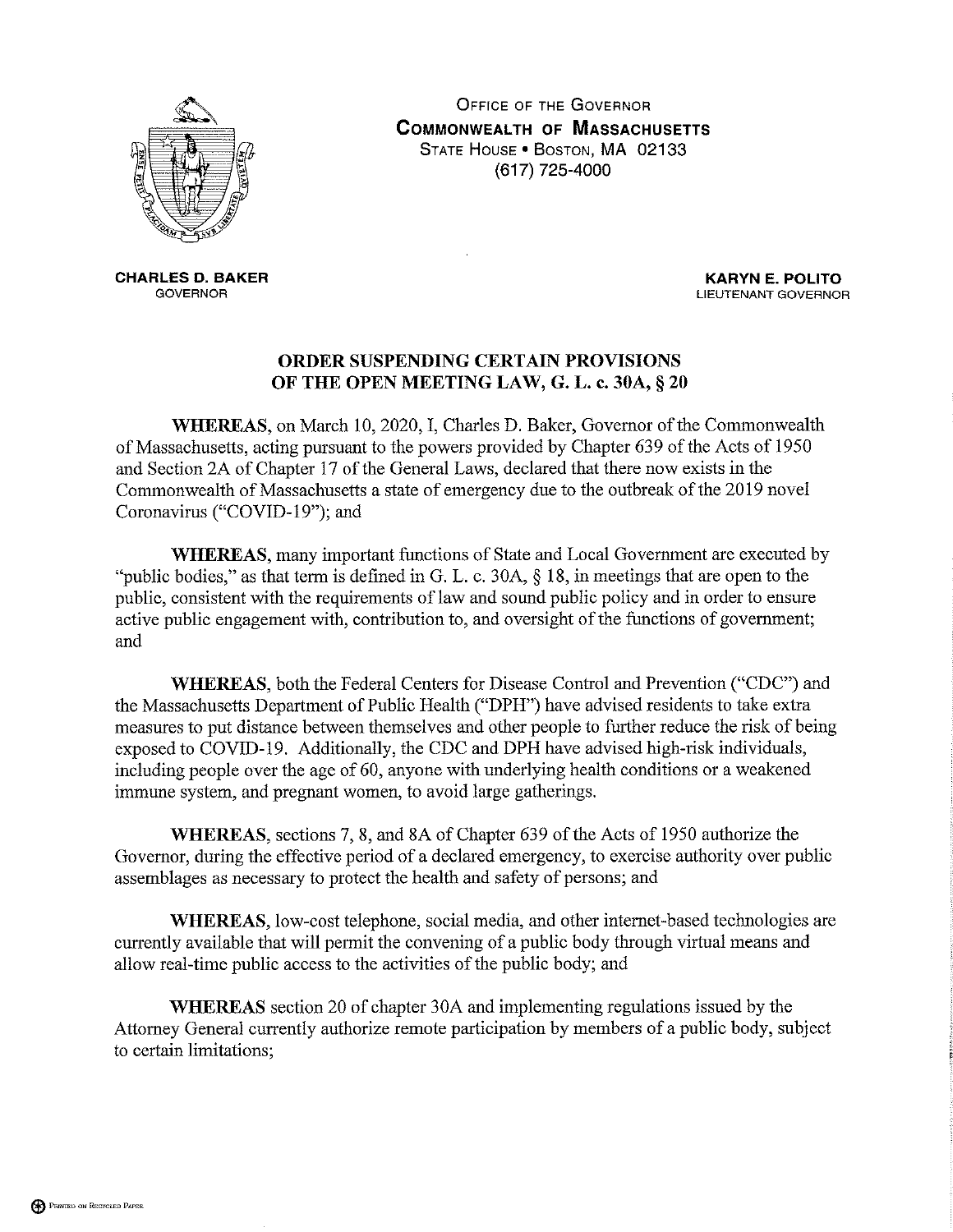#### **NOW THEREFORE, I hereby order the following:**

(1) A public body, as defined in section 18 of chapter 30A of the General Laws, is hereby relieved from the requirement of section 20 of chapter 30A that it conduct its meetings in a public place that is open and physically accessible to the public, provided that the public body makes provision to ensure public access to the deliberations of the public body for interested members of the public through adequate, alternative means.

Adequate, alternative means of public access shall mean measures that provide transparency and permit timely and effective public access to the deliberations of the public body. Such means may include, without limitation, providing public access through telephone, internet, or satellite enabled audio or video conferencing or any other technology that enables the public to clearly follow the proceedings of the public body while those activities are occurring. Where allowance for active, real-time participation by members of the public is a specific requirement of a general or special law or regulation, or a local ordinance or by-law, pursuant to which the proceeding is conducted, any alternative means of public access must provide for such participation.

A municipal public body that for reasons of economic hardship and despite best efforts is unable to provide alternative means of public access that will enable the public to follow the proceedings of the municipal public body as those activities are occurring in real time may instead post on its municipal website a full and complete transcript, recording, or other comprehensive record of the proceedings as soon as practicable upon conclusion of the proceedings. This paragraph shall not apply to proceedings that are conducted pursuant to a general or special law or regulation, or a local ordinance or by-law, that requires allowance for active participation by members of the public.

A public body must offer its selected alternative means of access to its proceedings without subscription, toll, or similar charge to the public.

(2) Public bodies are hereby authorized to allow remote participation by all members in any meeting of the public body. The requirement that a quorum of the body and the chair be physically present at a specified meeting location, as provided in G. L. c. 30A, § 20(d) and in 940 CMR  $29.10(4)(b)$ , is hereby suspended.

(3) A public body that elects to conduct its proceedings under the relief provided in sections  $(1)$  or  $(2)$  above shall ensure that any party entitled or required to appear before it shall be able to do so through remote means, as if the party were a member of the public body and participating remotely as provided in section (2).

(4) All other provisions of sections 18 to 25 of chapter 30A and the Attorney General's implementing regulations shall otherwise remain unchanged and fully applicable to the activities of public bodies.

This Order is effective immediately and shall remain in effect until rescinded or until the State of Emergency is terminated, whichever happens first.